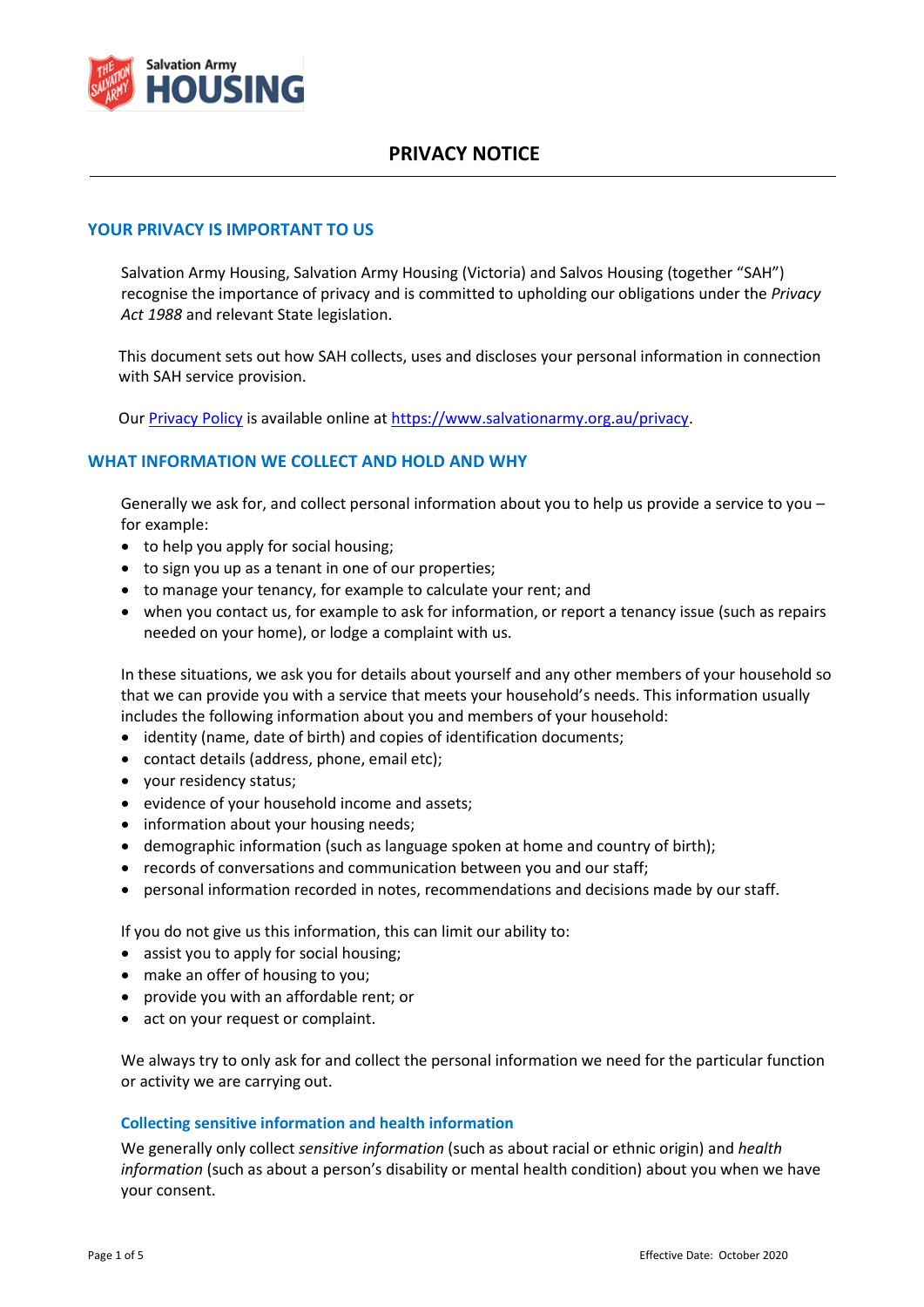

You do not have to provide this sensitive information or health information to us, but if you do not tell us about your current circumstances or your health condition or disability, we may be unable to:

- assist you to make the right kind of application for social housing;
- offer you housing that suits your specific needs;
- provide services that are appropriate to your needs; or
- make the modifications to your home that you would like.

#### **Indirect collection**

We try to only collect your personal information directly from you. However, there are some situations where we collect your personal information from other sources, for example:

- when you are a member of a household of a tenant or an applicant, in which case we can collect personal information about you from another member of the household;
- when you authorise us to ask for and collect personal information about you from another source, such as Centrelink (to enable us to calculate your rent) or your support worker (to help us match you with suitable housing or to help you sustain your tenancy with us);
- if we are given personal information about you as part of a complaint brought by another person;
- If we access your application for housing from a State based waiting list, this application will include your personal information.

#### **Anonymity**

Where possible, we will allow you to interact with us anonymously or using a pseudonym, for instance if you complete feedback surveys.

However, for most of our functions and activities we usually need your name and contact information and enough information about the particular matter to enable us to properly handle your enquiry, request, complaint or application, or to act on your report.

#### **HOW WE MAY USE AND DISCLOSE YOUR INFORMATION**

We use your personal information to help us provide you with appropriate housing and services or relevant information about this housing and services, or to deal effectively with your request or complaint.

"Disclosing" personal information means giving your information to someone else or allowing someone else to have access to it. We take care to protect your personal information and we only disclose it when it is necessary and we have the right to do so.

We generally use or disclose your personal information only for the primary purpose it was collected.

In some situations we disclose your personal information for a different ("secondary") purpose.

Common situations in which we disclose personal information include: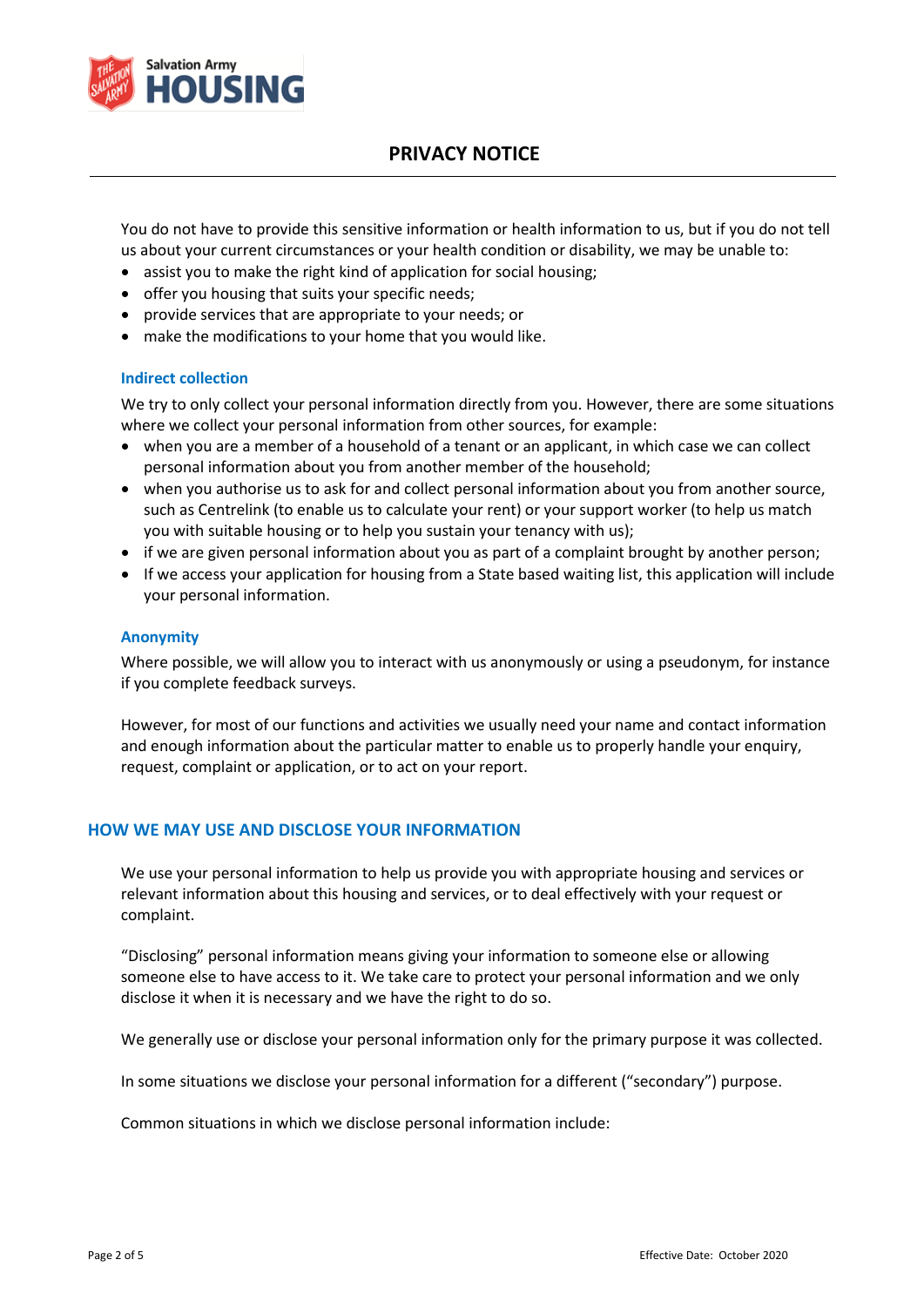

#### 1. Assessing your affordable rent

We may disclose your personal information to Centrelink so that Centrelink can provide us with the information we need to calculate your rent and so that your rent can be paid through Centrepay. We will not do this without your consent.

### 2. Sustaining your tenancy

If you have authorised us to discuss your tenancy or personal information with your support worker, case manager, carer, guardian, legal representative, health professional or other nominated advocate, or to make a referral on your behalf to a support agency or health centre, we will only disclose to them the information that is necessary for us to complete the referral or to address your support issue.

#### 3. Arranging for repairs to your home

If repairs to your home require a tradesperson to attend, we give the tradesperson your name and phone number so they can call you to make arrangements directly with you for gaining access to the property.

#### 4. Taking legal action

If we take legal action against you (for example, under the Residential Tenancies Act), we will only disclose to the Tribunal or Court the personal information (including sensitive information) that is necessary for us to apply for a hearing or to present our case.

#### 5. Publishing your image or story

We include selected tenant stories and images on our website, in our annual report, in promotional material, and in other published documents. We will ask for your written consent to use your image, story or other personal information in this way. If we are unable to obtain your consent, we will ensure that you cannot be identified from the image or information we publish.

#### 6. Handling your complaint

It may be necessary to disclose your personal information to a government agency or other party if we are asked to respond to or investigate a complaint you lodge. We will not make any disclosure without your consent, but if you don't consent, we may be unable to process your complaint.

#### 7. Reporting to government or internally to TSA

We use personal information (including some sensitive information) to generate statistical data for reporting to government bodies and to plan for improvements to our services. We take care to ensure that our statistical data and reports cannot be used to identify you.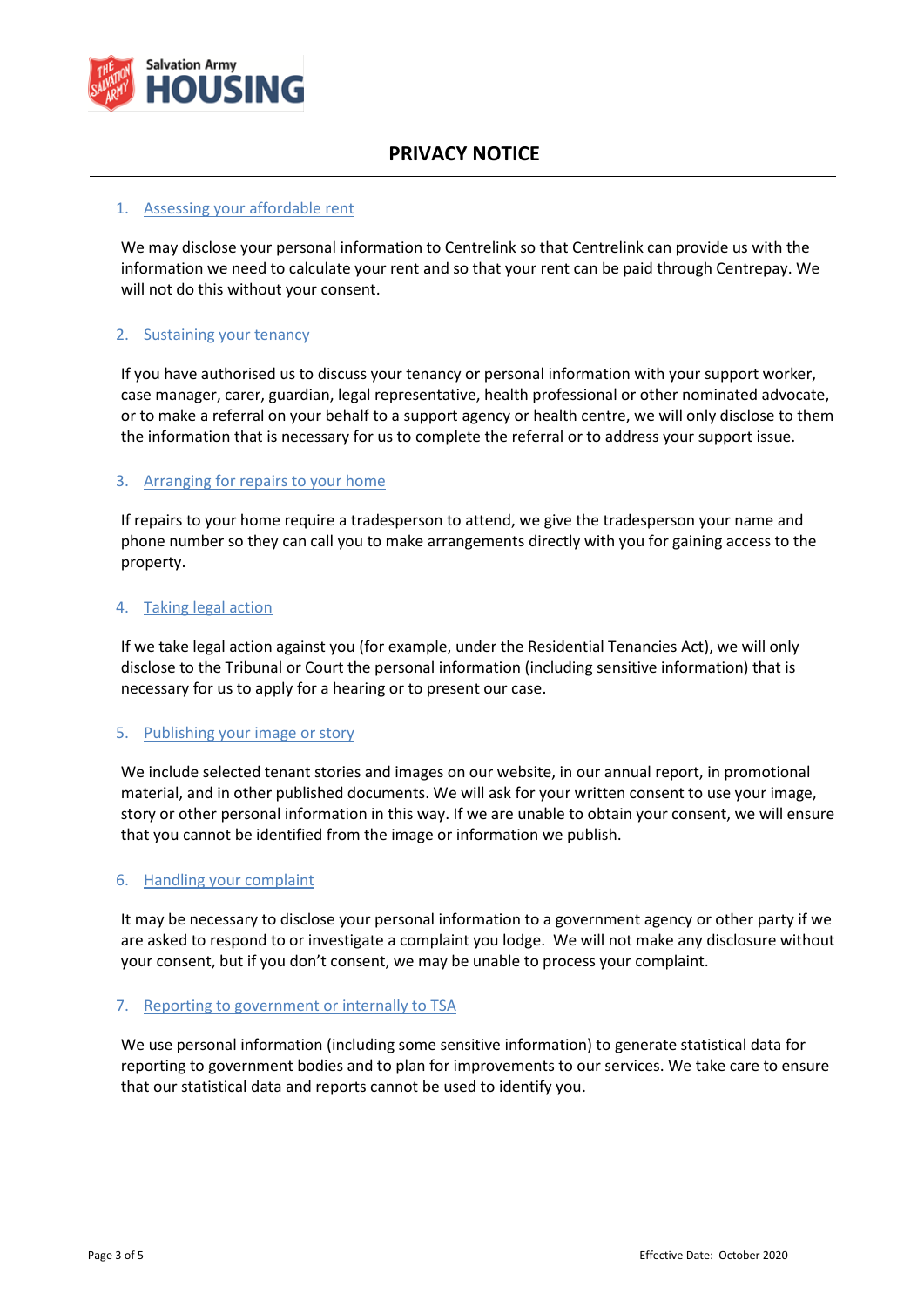

#### 8. Meeting our broader obligations

We will disclose your personal information if we are required to by law (for example, by a court order). We can also disclose your personal information if this is necessary to lessen or prevent a serious threat to someone's life, health or safety or to take action on suspected unlawful activity or serious misconduct. If it is necessary for us to use or disclose your personal information for such reasons, we will make a written note of this.

#### **Disclosure of personal information overseas**

There would normally be no situation in which we would disclose your personal information to an overseas recipient. The only likely exception is where you have provided an overseas contact for your next of kin in case of emergency.

### **STORAGE OF YOUR PERSONAL AND SENSITIVE INFORMATION**

We take steps to protect the security of the personal information we hold. Personal information in electronic form is stored on a secure computer server and is only accessible by SAH staff using our password-protected network. Most personal information is recorded in a customised software program that requires an additional password to access.

Tenant and applicant paper files are kept in lockable filing cabinets that can only be accessed by SAH personnel who have a right to do so. Files are only removed from the cabinet when staff are currently working on them.

We destroy personal information in a secure manner when we no longer need it. We retain the personal information of previous SAH tenants for longer than the legal minimum of seven years if there is a possibility that the person might apply for housing with us again.

#### **ACCESSING AND CORRECTING YOUR PERSONAL INFORMATION**

SAH take all reasonable steps to ensure your personal information is current and accurate. You have the right to request access to this information and a right to correct factual errors and update details as required. If you would like to access or seek correction of your personal information, please talk to a Housing Worker or State Manager.

There are some situations where we have the right to reject your request, or to give access but not in the way or to the extent that you asked for – for example, if your request is frivolous or vexatious; or giving access would seriously threaten someone else's health or safety or have an unreasonable impact on their privacy; or there is a law that requires us not to.

We will ask you to prove your identity before we give you access to your information or correct it, and we will try to make the process as simple as possible. If we refuse to give you access to, or correct, your personal information, we must notify you in writing setting out the reasons.

If we make a correction and we have disclosed the incorrect information to others, you can ask us to tell them about the correction. We must do so unless there is a valid reason not to.